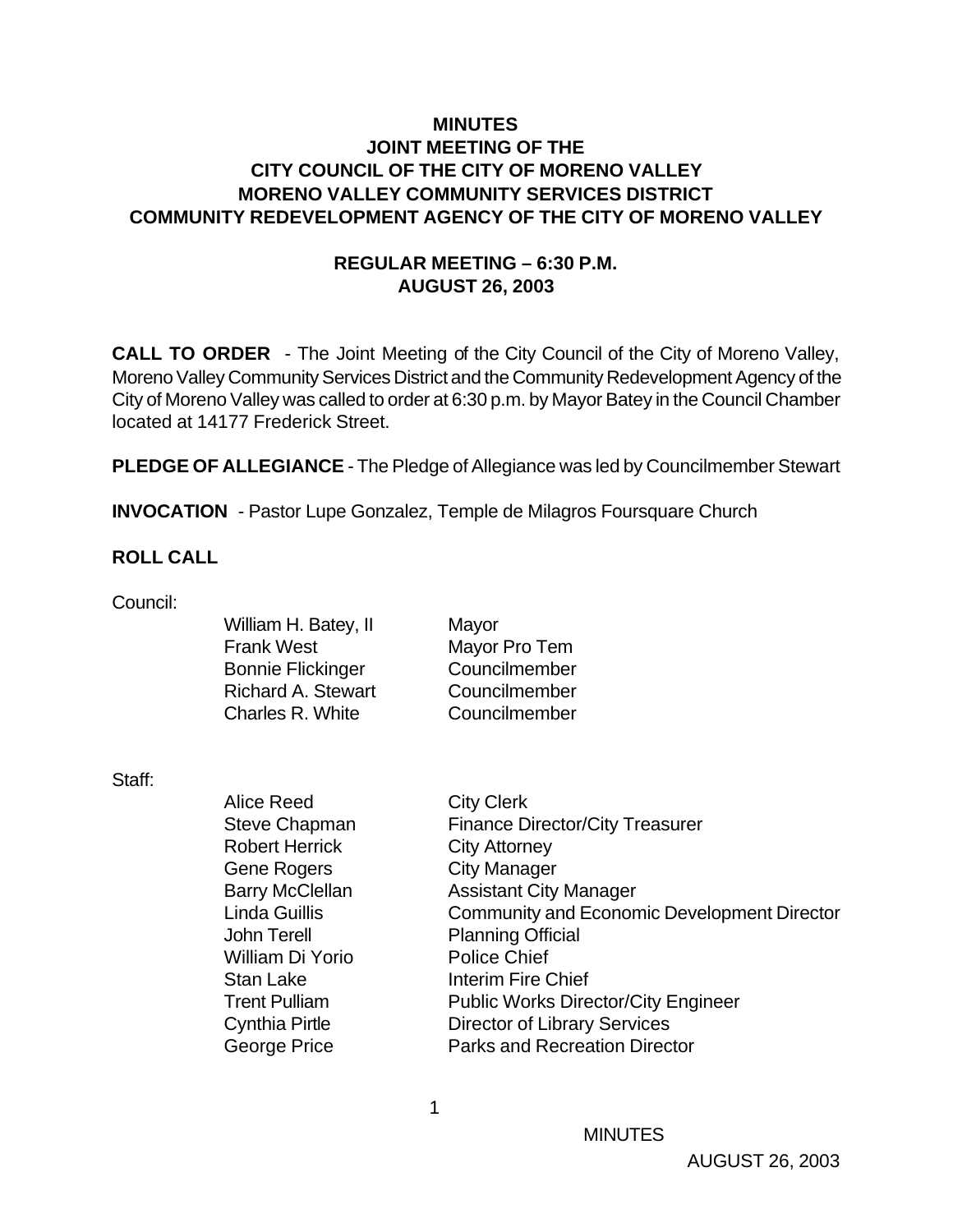# **JOINT CONSENT CALENDARS (SECTIONS A-C) OF THE CITY COUNCIL OF THE CITY OF MORENO VALLEY, MORENO VALLEY COMMUNITY SERVICES DISTRICT, AND COMMUNITY REDEVELOPMENT AGENCY OF THE CITY OF MORENO VALLEY**

Mayor Batey opened the agenda items for the Consent Calendars for public comments; there being none, public comments were closed.

Councilmember White made a motion, seconded by Councilmember Flickinger to approve the Consent Calendars in their entireties. Motion carried 5-0. Roll call vote.

# **A. CONSENT CALENDAR** - **CITY COUNCIL**

- A1. ORDINANCES FIRST READING BY TITLE ONLY Waived reading of all Ordinance Introductions and read by title only.
- A2. MINUTES REGULAR MEETING OF JUNE 24, 2003 Approved as submitted.
- A3. MINUTES SPECIAL MEETING OF JUNE 30, 2003 Approved as submitted.
- A4. MINUTES REGULAR MEETING OF JULY 8, 2003 Approved as submitted.
- A5. MINUTES SPECIAL MEETING OF JULY 15, 2003 Approved as submitted.
- A6. WARRANT REPORT JULY 2003 Adopted Resolution No. 2003-64, approving the Warrant Report, dated July 2003 in the total amount of \$15,375,336.52.

Resolution No. 2003-64

A Resolution of the City Council of the City of Moreno Valley, California, Approving the Warrant Report Dated July 31, 2003

 2 A7. NOTICE OF COMPLETION AND ACCEPTANCE OF THE ATWOOD AVENUE STREET IMPROVEMENTS FROM INDIAN STREET TO PERRIS BOULEVARD, PROJECT NO. 00-89277420 (II) Ratified Contract Change Order No. 1 (Final); accepted the work as complete for the Atwood Avenue Street Improvements from Indian Street to Perris Boulevard, constructed by All American Asphalt, 1776 All American Way, Corona, California 91718-2229; directed the City Clerk to record the Notice of Completion within ten days at the Riverside County Recorder's office as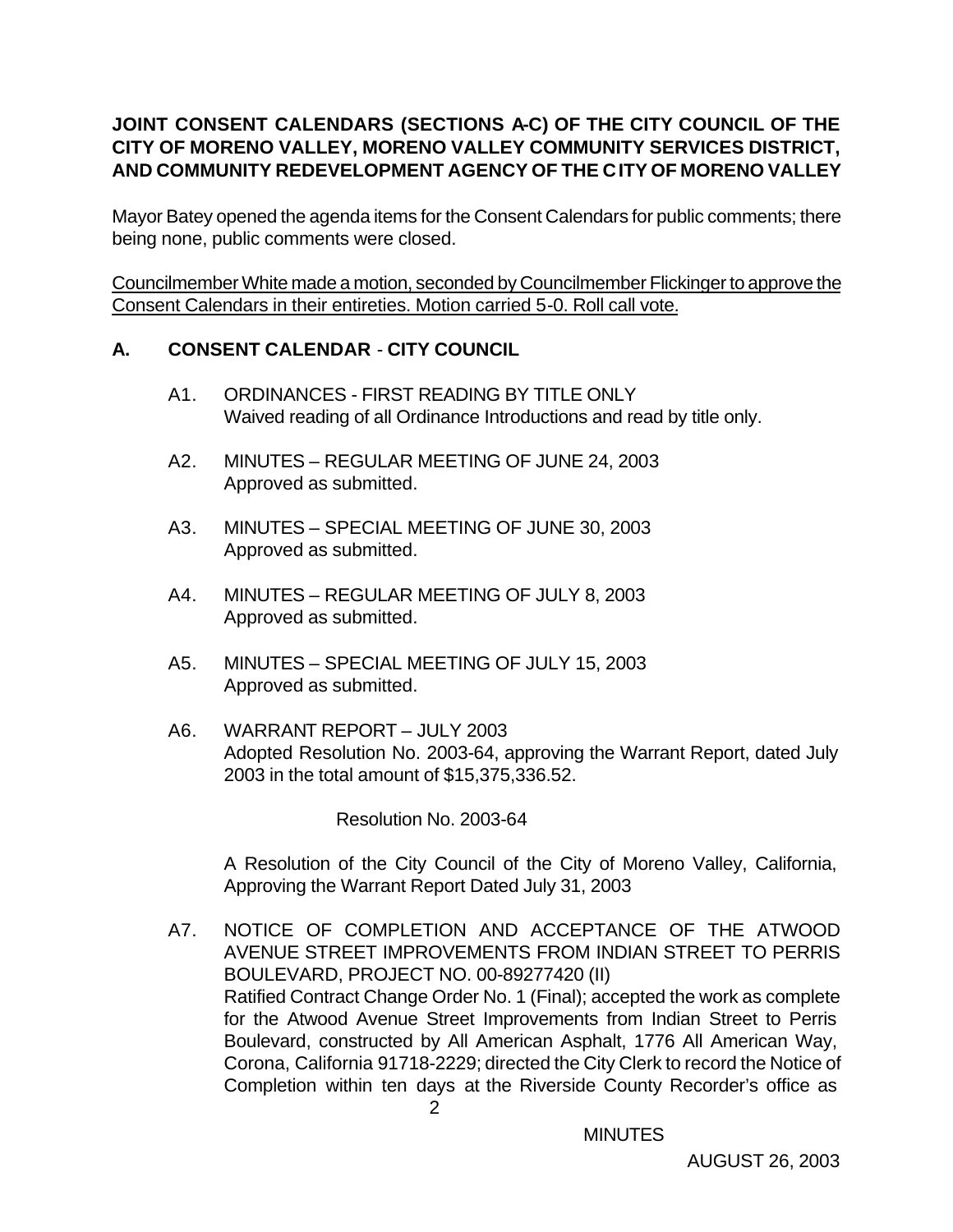required by Section 3093 of the California Civil Code; authorized the Director of Finance to release the retention to All American Asphalt 35 calendar days after the date of recordation of the Notice of Completion, if no claims are filed against the project; and accepted the improvements into the City-maintained system.

- A8. APPROVE COOPERATIVE AGREEMENT WITH RCFC&WCD FOR PERRIS BOULEVARD BRIDGE OVER PERRIS VALLEY STORM DRAIN LATERAL "B" IMPROVEMENTS – PROJECT NO. 02-12566122, (RCFC&WCD PROJECT NO. 4-0-0009, PERRIS VALLEY CHANNEL LATERAL "B") Approved the Cooperative Agreement with Riverside County Flood Control and Water Conservation District (RCFC&WCD) for improvements to Perris Boulevard Bridge over Perris Valley Storm Drain Lateral "B"; and authorized the Mayor to execute the Cooperative Agreement for improvements to Perris Boulevard Bridge over Perris Valley Storm Drain Lateral "B".
- A9. APPROVE THE COOPERATIVE AGREEMENT WITH RIVERSIDE COUNTY FOR THE TRAFFIC SIGNAL IMPROVEMENTS AT THE INTERSECTION OF RECHE VISTA DRIVE AND RECHE CANYON ROAD, PROJECT NO. 03- 12582823

Approved the Cooperative Agreement with Riverside County for traffic signal improvements at the intersection of Reche Vista Drive and Reche Canyon Road; and authorized the Mayor to execute the Cooperative Agreement for traffic signal improvements at the intersection of Reche Vista Drive and Reche Canyon Road.

A10. PARCEL MAP 27548, PARTIAL RECONVEYANCE TO RECONVEY THE INTEREST IN PARCEL 4 OF PARCEL MAP 27548, JENNINGS COURT, NORTH OF PENUNURI PLACE AND EAST OF MORTON ROAD (MICHAEL P. JENNINGS)

Authorized the Mayor to execute the Partial Reconveyance to reconvey the interest in Parcel 4 of Parcel Map 27548 in the Deed of Trust known as Instrument No. 2002-283651, recorded May 28, 2002, in the Official Records of Riverside County, California; and directed the City Clerk to forward the signed Partial Reconveyance to the County Recorder's office for recordation.

- A11. APPROVAL OF QUARTERLY INVESTMENT REPORT –QUARTER ENDED JUNE 30, 2003 Approved and accepted the quarterly investment report, in compliance with California Government Code Section 53646.
- A12. ANNUAL STATEMENT OF INVESTMENT POLICY Adopted the Annual Statement of Investment Policy, in compliance with California Government Code Section 53646.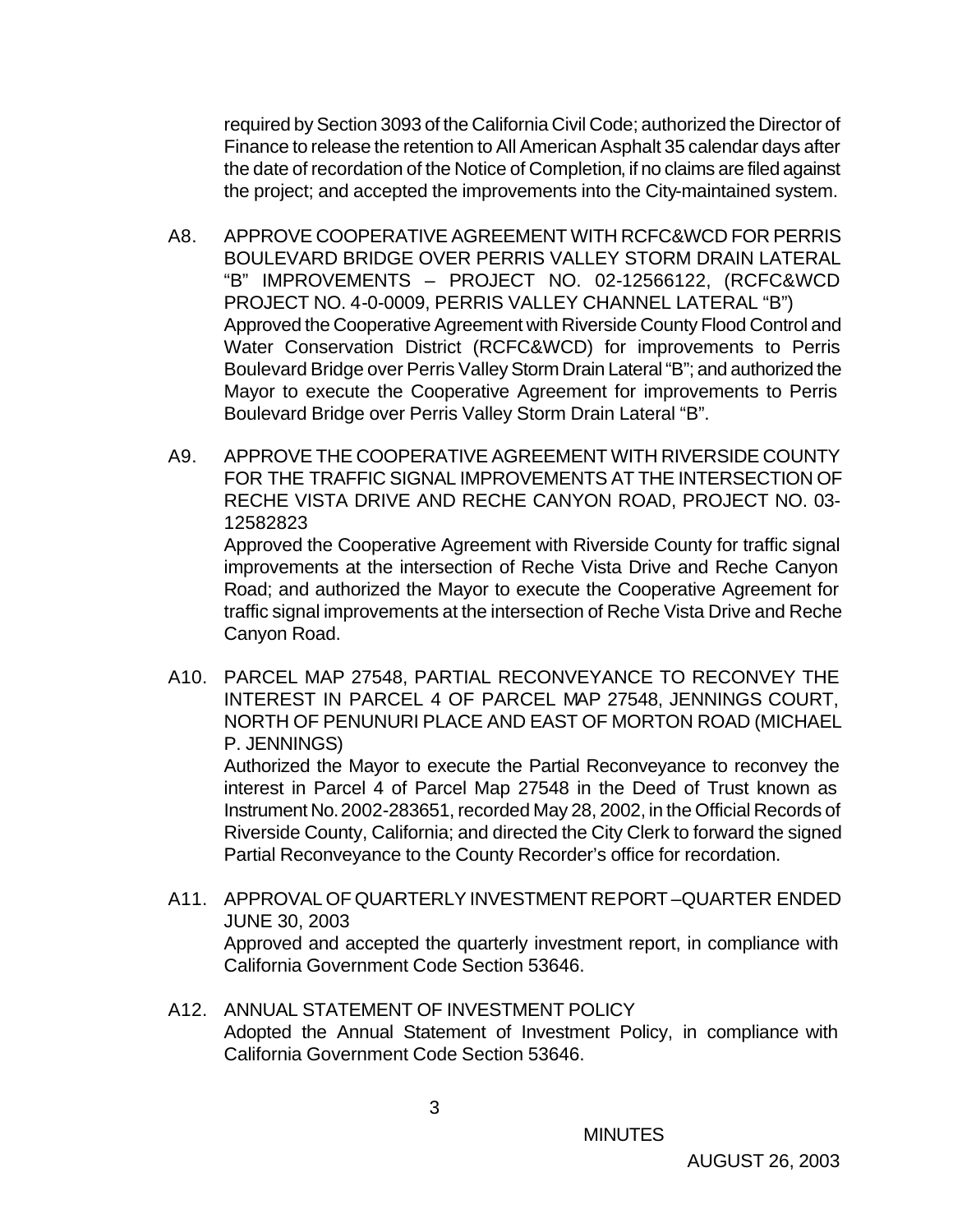- A13. APPROVAL OF FINAL MAP 29038 SINGLE FAMILY RESIDENTIAL PROJECT, AND ACCEPT AGREEMENT & BONDS FOR PUBLIC RIGHT OF WAY IMPROVEMENTS, SOUTHEAST CORNER OF KRAMERIA AVENUE AND SADDLEBROOK LANE (WL HOMES, LLC) Approved Final Map 29038, authorized the City Clerk to sign the map and transmit said map to the County Recorder's office for recordation; accepted the bonds and Agreement for Public Improvements; authorized the Mayor to execute the agreement; and directed the City Clerk to forward the signed agreement to the County Recorder's office for recordation.
- A14. PUBLIC WORKS AGREEMENT AND RESOLUTIONS RELATING TO THE STREET IMPROVEMENTS ASSOCIATED WITH THE ACQUISITION OF PARCEL 15 OF PARCEL MAP NO. 29968 (NEWHOPE PROPERTIES III) Authorized the Mayor to enter into the Public Works Agreement to provide public improvements in return for the reconveyance of an Agency interest in real property held by Newhope Properties III; and adopted Resolution 2003-65.

#### Resolution No. 2003-65

A Resolution of the City Council of the City of Moreno Valley, California, Approving and Authorizing the Execution of a Public Works Agreement with the Community Redevelopment Agency of the City of Moreno Valley and Making Certain Findings in Connection with the Provision of Public Improvements and Authorizing Such Improvements in Connection Therewith

- A15. APPROVAL OF FINAL MAP 29860-1 SINGLE FAMILY RESIDENTIAL PROJECT, AND ACCEPT AGREEMENT & BONDS FOR PUBLIC RIGHT-OF-WAY IMPROVEMENTS, NORTH SIDE OF FIR AVENUE EAST OF LASSELLE STREET (TRACT 29860, LLC) Approved Final Map 29860-1, authorized the City Clerk to sign the map and transmit said map to the County Recorder's Office for recordation; accept the bonds and Agreement for Public Improvements; authorized the Mayor to execute the agreement and directed the City Clerk to forward the signed agreement to the County Recorder's Office for recordation.
- A16. APPROVAL OF FINAL MAP 30467 SINGLE FAMILY RESIDENTIAL PROJECT, AND ACCEPT AGREEMENT & BONDS FOR PUBLIC RIGHT-OF-WAY IMPROVEMENTS, SKYLAND DRIVE EAST SIDE OF HUBBARD STREET (JAGDISH PATEL AND KUMUD PATEL) Approved Final Map 30467, authorized the City Clerk to sign the map and transmit said map to the County Recorder's Office for recordation; accepted the bonds and Agreement for Public Improvements; authorized the Mayor to execute the agreement; and directed the City Clerk to forward the signed agreement to the County Recorder's Office for recordation.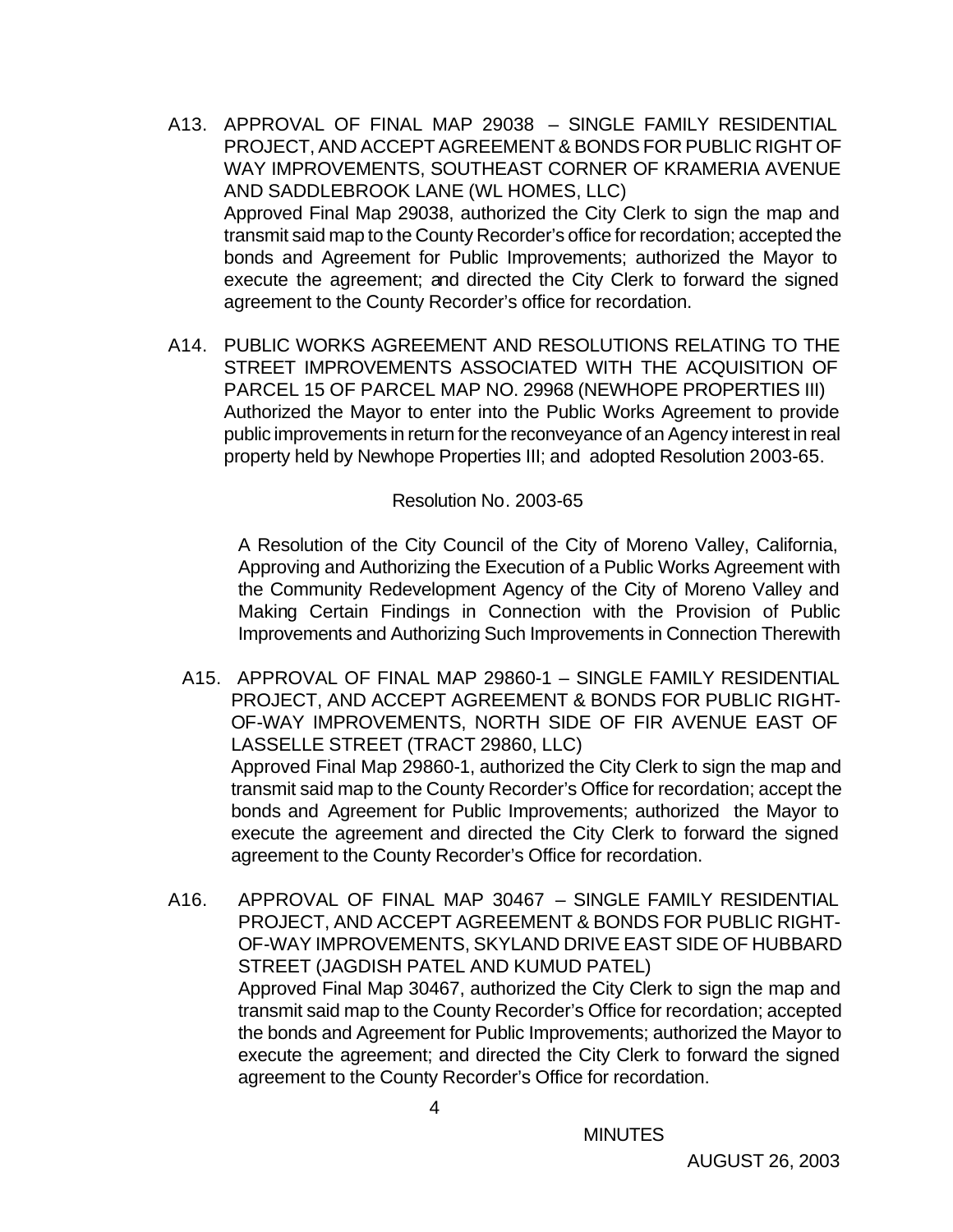A17. RESOLUTION NO. 2003-66, ADOPT AND APPROVE THE CITY OF MORENO VALLEY 2003 EDITION OF THE STANDARD PLANS Adopted Resolution No. 2003-66, repealing Resolution No. 94-61 and adopting the 2003 Edition of the City of Moreno Valley Standard Plans, which is on file in the office of the City Engineer.

#### Resolution No. 2003-66

A Resolution of the City Council of the City of Moreno Valley, California, Repealing Resolution 94-61 and Adopting the 2003 Edition of the City of Moreno Valley Standard Plans

A18. FINAL MAP 29732 – OFFSITE IMPROVEMENTS – ACCEPT AGREEMENT AND BONDS FOR PUBLIC RIGHT OF WAY IMPROVEMENTS, NORTHEAST CORNER OF IRIS AVENUE AND OLIVER STREET (GREYSTONE HOMES, INC.) Accepted the bonds and Agreement for Public Improvements for Tract 29732

offsite improvements; authorized the Mayor to execute the agreement; and directed the City Clerk to forward the signed agreement to the County Recorder's Office for recordation.

- A19. EXCESS WORKERS' COMPENSATION INSURANCE RENEWAL FOR FY 2003/2004 Approved payment of \$121,030 to the California Public Entity Insurance Authority (CPEIA) for the City's excess worker's compensation insurance coverage for FY 2003/04.
- A20. GENERAL LIABILITY INSURANCE RENEWAL FOR FY 2003/2004 Approved the payment of \$280,000 to California Risk Management Authority for the City's general liability insurance coverage for FY 2003/2004.
- A21. PA 03-0018 HOME DEPOT U.S.A. ACCEPT AGREEMENT AND BONDS FOR PUBLIC IMPROVEMENTS, NORTHWEST CORNER OF PERRIS BOULEVARD AND IRIS AVENUE (HOME DEPOT U.S.A., INC.) Accepted the bonds and Agreement for Public Improvements for PA03-0018; authorized the Mayor to execute the agreement; and directed the City Clerk to forward the signed agreement to the County Recorder's office for recordation.
- A22. AUTHORIZATION TO AWARD THE CONSTRUCTION CONTRACT FOR THE TRAFFIC SIGNAL AT ALESSANDRO BOULEVARD AND MORENO BEACH DRIVE, PROJECT NO. 02-13768121 Awarded the construction contract for the Traffic Signal at Alessandro Boulevard and Moreno Beach Drive to DBX, Inc., 42066 Avenida Alvarado,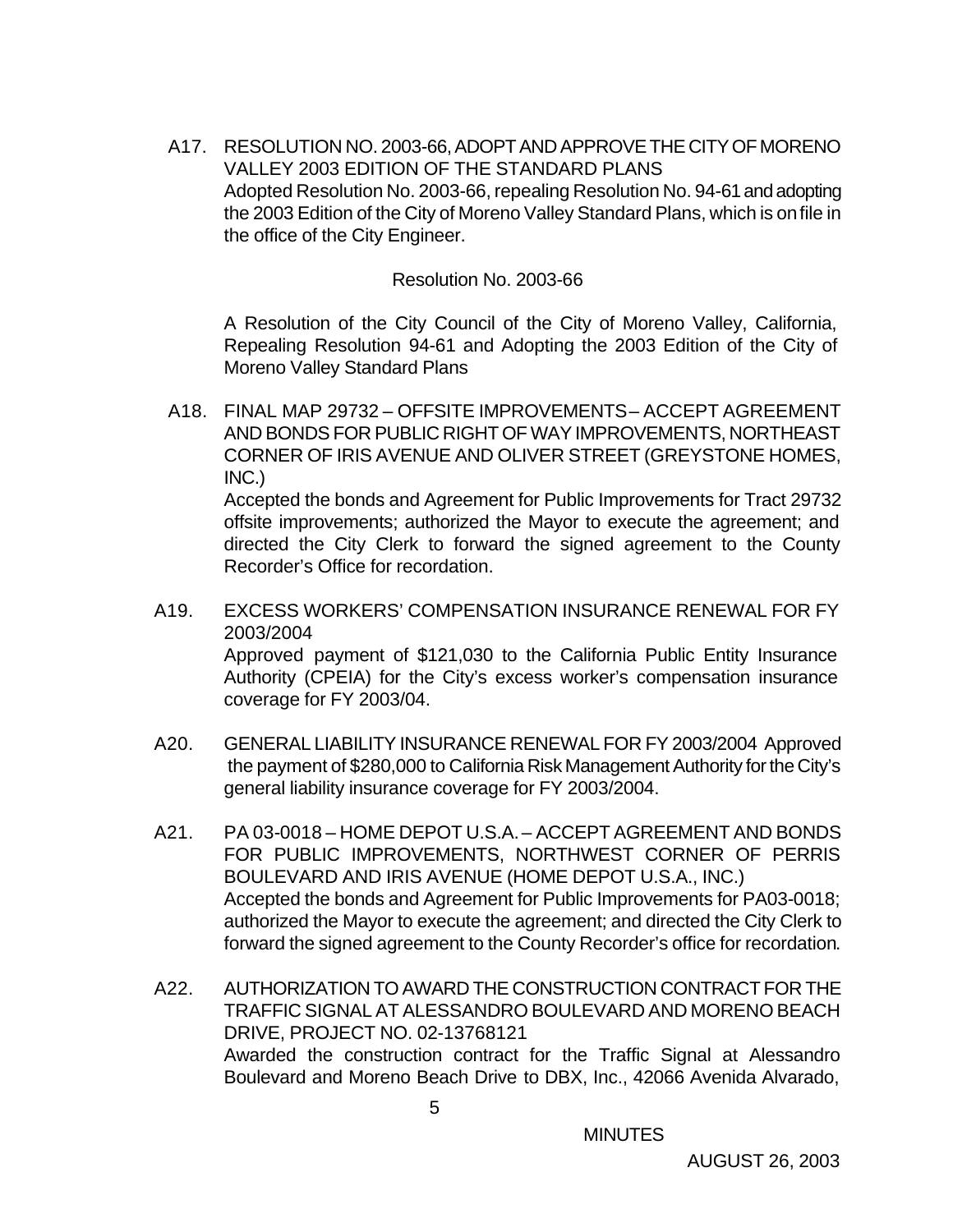Suite C, Temecula, California 92590, the lowest responsible bidder; authorized the Mayor to execute a contract with DBX, Inc.; approved the appropriation of \$129,000 from the Unencumbered Traffic Congestion Relief Fund Balance (Account No. 225) for the creation of a new account (Account No. 225.\_\_\_\_) for the Traffic Signal at Alessandro Boulevard and Moreno Beach Drive (Account No. 125.67122) to fund the budget shortfall; and authorized the issuance of a Purchase Order for DBX, Inc. in the amount of \$434,385.60 (the bid amount plus 10% contingency) when the contract has been signed by all parties (Account Nos. 125.67122, 137.68121 and 225.\_\_\_\_).

A23. RESOLUTION TO SUPPORT THE CREATION OF A JOINT LAND USE STUDY TO ASSURE COMPATIBLE LAND USES NEAR MARCH AIR RESERVE BASE TO PROTECT THE FUTURE AVIATION OPERATIONS OF THE UNITED STATES MILITARY Approved Resolution No. 2003-67 relative to a joint land use study aimed at

protecting the future viability of March Air Reserve Base for military air operations.

Resolution No. 2003-67

A Resolution of the City Council of the City of Moreno Valley, California, to Support the Creation of a Joint Land Use Study to Assure Compatible Land Uses Near March Air Reserve Base to Protect the Future Aviation Operations of the United States Military

A24. CITY OF PERRIS ANIMAL SHELTERING AGREEMENT Approved the Animal Sheltering Agreement with the City of Perris for fiscal year 2003/2004.

## **B. CONSENT CALENDAR** - **COMMUNITY SERVICES DISTRICT**

- B1. ORDINANCES FIRST READING BY TITLE ONLY Waived reading of all Ordinance Introductions and read by title only.
- B2. MINUTES REGULAR MEETING OF JUNE 24, 2003 Approved as submitted.
- B3. MINUTES SPECIAL MEETING OF JUNE 30, 2003 Approved as submitted.
- B4. MINUTES REGULAR MEETING OF JULY 8, 2003 Approved as submitted.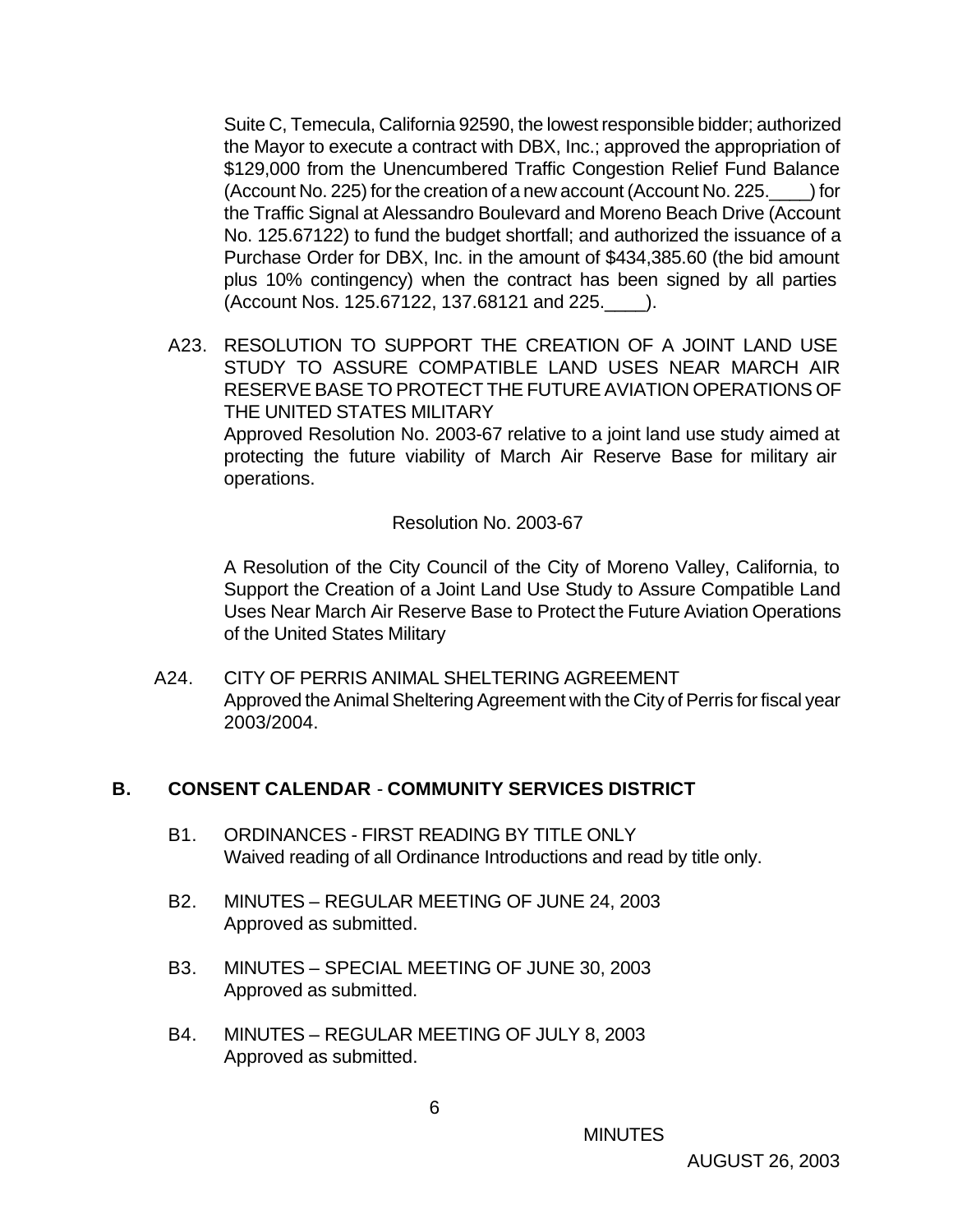- B5. MINUTES SPECIAL MEETING OF JULY 15, 2003 Approved as submitted.
- B6. ACCEPT COMPENSATION FOR PA-74 OF MORENO VALLEY RANCH (SP 193) FROM KB HOMES Approved the appraisal and proposed offer to compensate the City and CSD for the loss of open space within PA-74 of Moreno Valley Ranch (SP 193) in the amount of sixty thousand dollars (\$60,000).

## **C. CONSENT CALENDAR** - **COMMUNITY REDEVELOPMENT AGENCY**

- C1. ORDINANCES FIRST READING BY TITLE ONLY Waived reading of all Ordinance Introductions and read by title only.
- C2. MINUTES REGULAR MEETING OF JUNE 24, 2003 Approved as submitted.
- C3. MINUTES SPECIAL MEETING OF JUNE 30, 2003 Approved as submitted.
- C4. MINUTES REGULAR MEETING OF JULY 8, 2003 Approved as submitted.
- C5. MINUTES SPECIAL MEETING OF JULY 15, 2003 Approved as submitted.
- C6. RATIFICATION OF THE HOUSING ASSISTANCE AGREEMENT EXTENSION WITH COACHELLA VALLEY HOUSING COALITION Ratified the Housing Assistance Agreement Extension with Coachella Valley Housing Coalition.
- C7. PUBLIC WORKS AGREEMENT AND RESOLUTIONS RELATING TO THE STREET IMPROVEMENTS ASSOCIATED WITH THE ACQUISITION OF PARCEL 15 OF PARCEL MAP NO. 29968 (NEWHOPE PROPERTIES III) Authorized the Chairman to enter into the Public Works Agreement to provide public improvements in return for the reconveyance of an Agency interest in real property held by Newhope Properties III; and adopted Resolution No. RDA 2003-04, approving and authorizing the execution of a Public Works Agreement with the City of Moreno Valley and making certain findings in connection with the provision of public improvements and authorizing such improvements in connection therewith.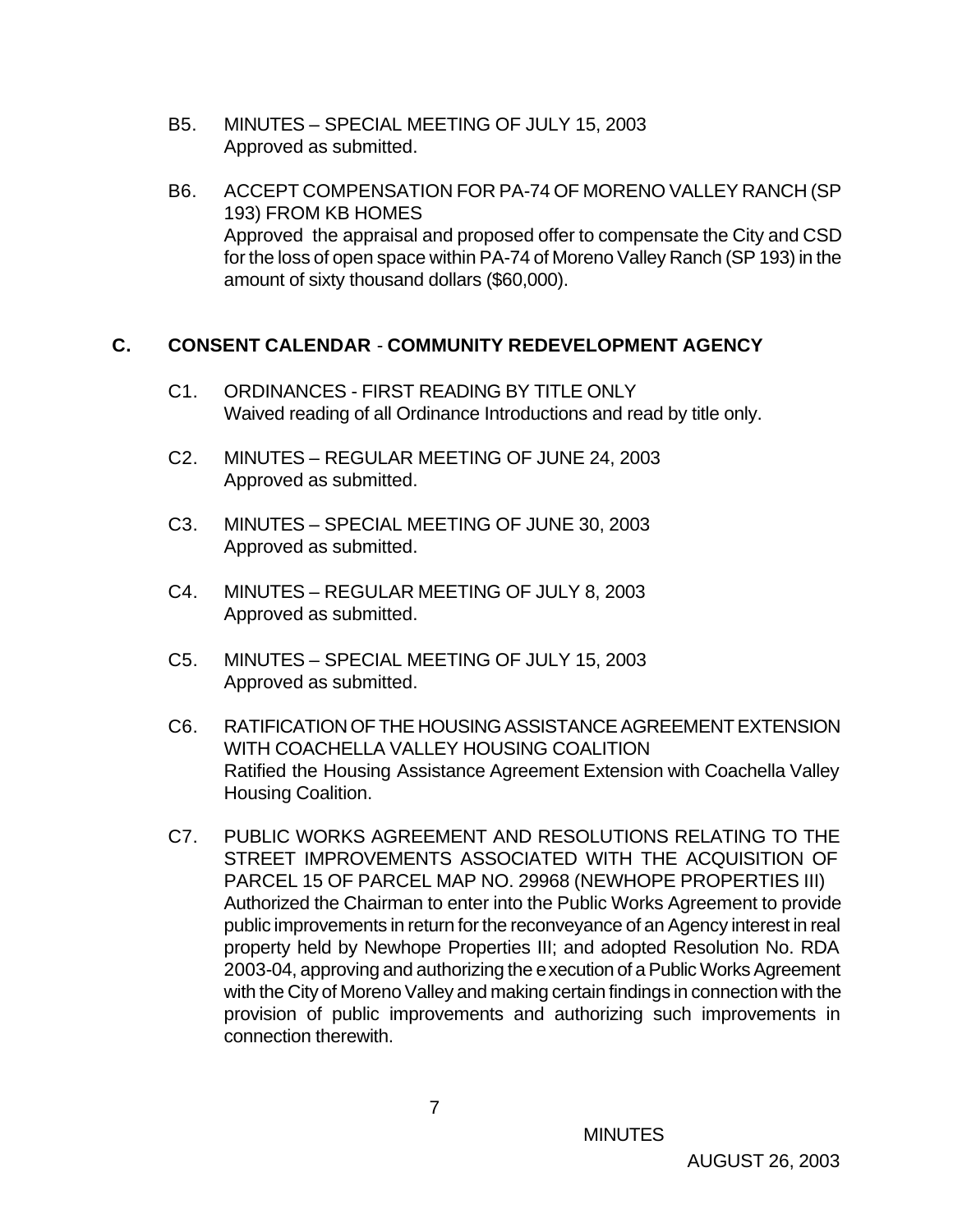#### Resolution No. RDA 2003-04

A Resolution of the Redevelopment Agency of the City of Moreno Valley, California, Approving and Authorizing the Execution of a Public Works Agreement with the City of Moreno Valley and Making Certain Findings in Connection with the Provision of Public Improvements and Authorizing Such Improvements in Connection Therewith

#### **D. PUBLIC HEARINGS**

D1. PUBLIC HEARING FOR THE INCLUSION OF ONE EXISTING RESIDENTIAL STREETLIGHT ON WALNUT COURT INTO THE COMMUNITY SERVICES DISTRICT ZONE B (RESIDENTIAL STREET LIGHTING) PROGRAM

President Batey opened the public testimony portion of the public hearing; there being none, public testimony was closed.

Boardmember White made a motion, seconded by Boardmember Stewart to direct the City Clerk to tabulate the ballots. Motion carried unanimously.

President Batey directed the City Clerk to tabulate the ballots.

The City Clerk announced the results as follows:

3 – "Yes" votes, 1 invalid (not signed) 2 – "No" votes Motion fails

Boardmember Stewart made a motion, seconded by Boardmember White to verify and accept the results of the mail ballot proceeding as identified on the Official Tally Sheet and Assessor Parcel Number (APN) listing. Motion carried 5-0. Roll call vote.

D2. PUBLIC HEARING FOR INCLUSION OF APNS 312-020-002,-003, AND -004 (A PORTION OF) ("COMMERCIAL DEVELOPMENT") INTO THE COMMUNITY SERVICES DISTRICT ZONE M (COMMERCIAL/INDUSTRIAL IMPROVED MEDIAN MAINTENANCE) PROGRAM, EAST SIDE OF PERRIS BOULEVARD BETWEEN RED MAPLE LANE AND KRAMERIA AVENUE

President Batey opened the public testimony portion of the public hearing; there being none, public testimony was closed.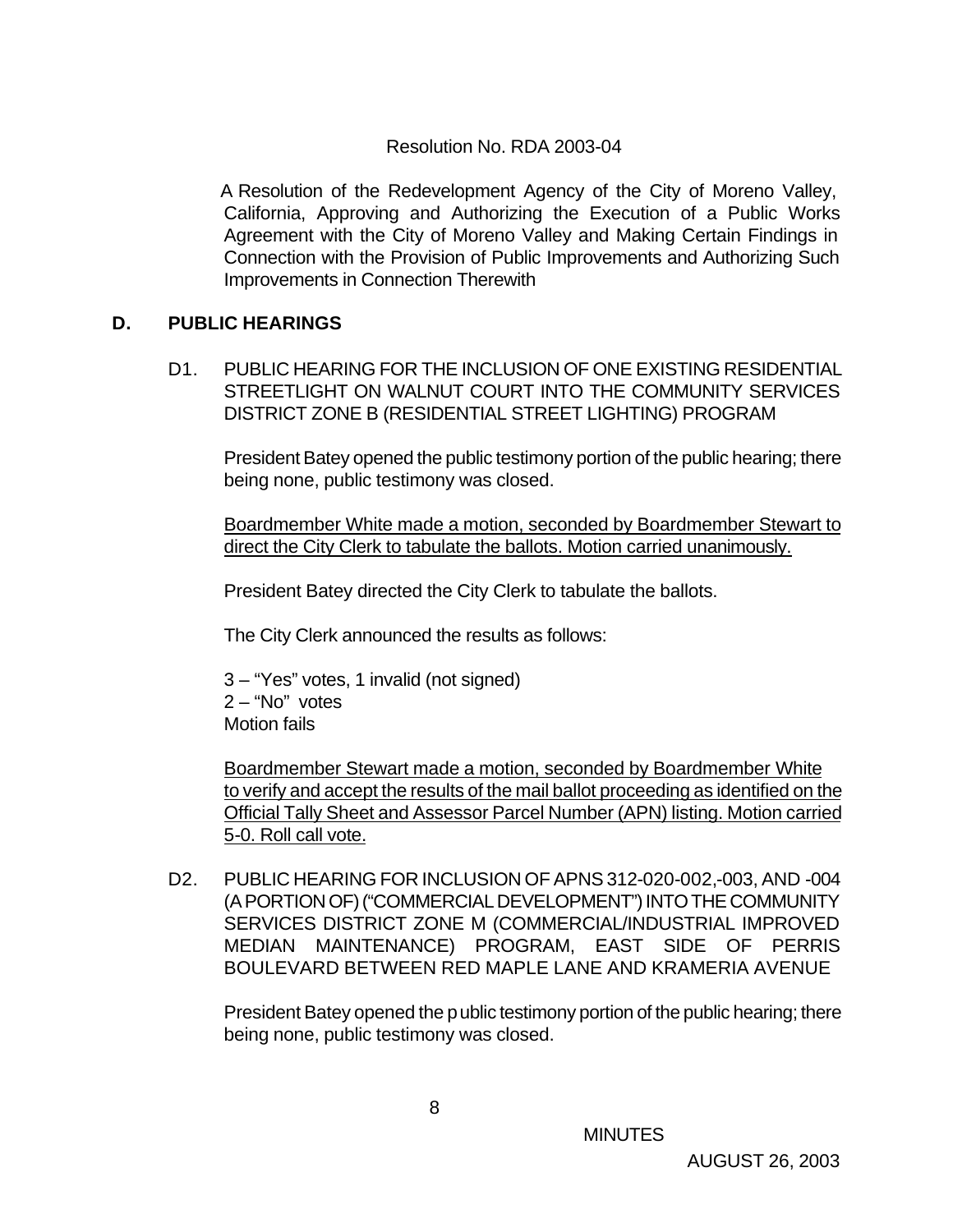Boardmember Stewart made a motion, seconded by Boardmember White to direct the City Clerk to tabulate the ballots. Motion carried 5-0. Roll call vote.

The City Clerk announced the results as follows:

APNS 312-020-002, 003, and 004 (a portion of) – "Yes"

Boardmember Stewart made a motion, seconded by Boardmember White to verify and accept the results of the mail ballot proceeding as identified on the Official Tally Sheet and Assessor Parcel Number (APN) listing; receive and file with the City Clerk's Office the accepted Official Tally Sheet and APN listing; and authorize and impose the CSD Zone M charge. Motion carried 5-0. Roll call vote.

## **E. ITEMS REMOVED FROM CONSENT CALENDARS FOR DISCUSSION OR SEPARATE ACTION - NONE**

## **F. REPORTS**

F1. PUBLIC MEETING TO PROVIDE COMMENTS ON THE PROPOSED INSTALLATION OF STREET TREE LANDSCAPING AND INCLUSION INTO COMMUNITY SERVICES DISTRICT ZONE D (PARKWAY LANDSCAPE MAINTENANCE) PROGRAM FOR TRACTS 13576, 19080 AND 19081 AND ALL AFFECTED PHASES

President Batey opened the agenda item for public comments; there being none, public comments were closed.

Boardmember White made a motion, seconded by Boardmember Stewart to receive and file. Motion carried unanimously.

F2. REPORT TO CONSIDER PUBLIC COMMENTS REGARDING MAIL BALLOT PROCEEDINGS FOR TENTATIVE TRACTS 30320, 30476, AND 30714 (AND ALL AFFECTED PHASES) FOR: 1) INCLUSION INTO COMMUNITY SERVICES DISTRICT (CSD) ZONE B (RESIDENTIAL STREET LIGHTING) AND CSD ZONE E-3A (INTERNAL WALLS/PARKWAY LANDSCAPE MAINTENANCE) AND APPROVAL OF THE CSD PARCEL CHARGES; 2) APPROVAL OF THE NATIONAL POLLUTANT DISCHARGE ELIMINATION SYSTEM (NPDES) REGULATORY RATE SCHEDULE

President Batey opened the agenda item for public comments; there being none, public comments were closed.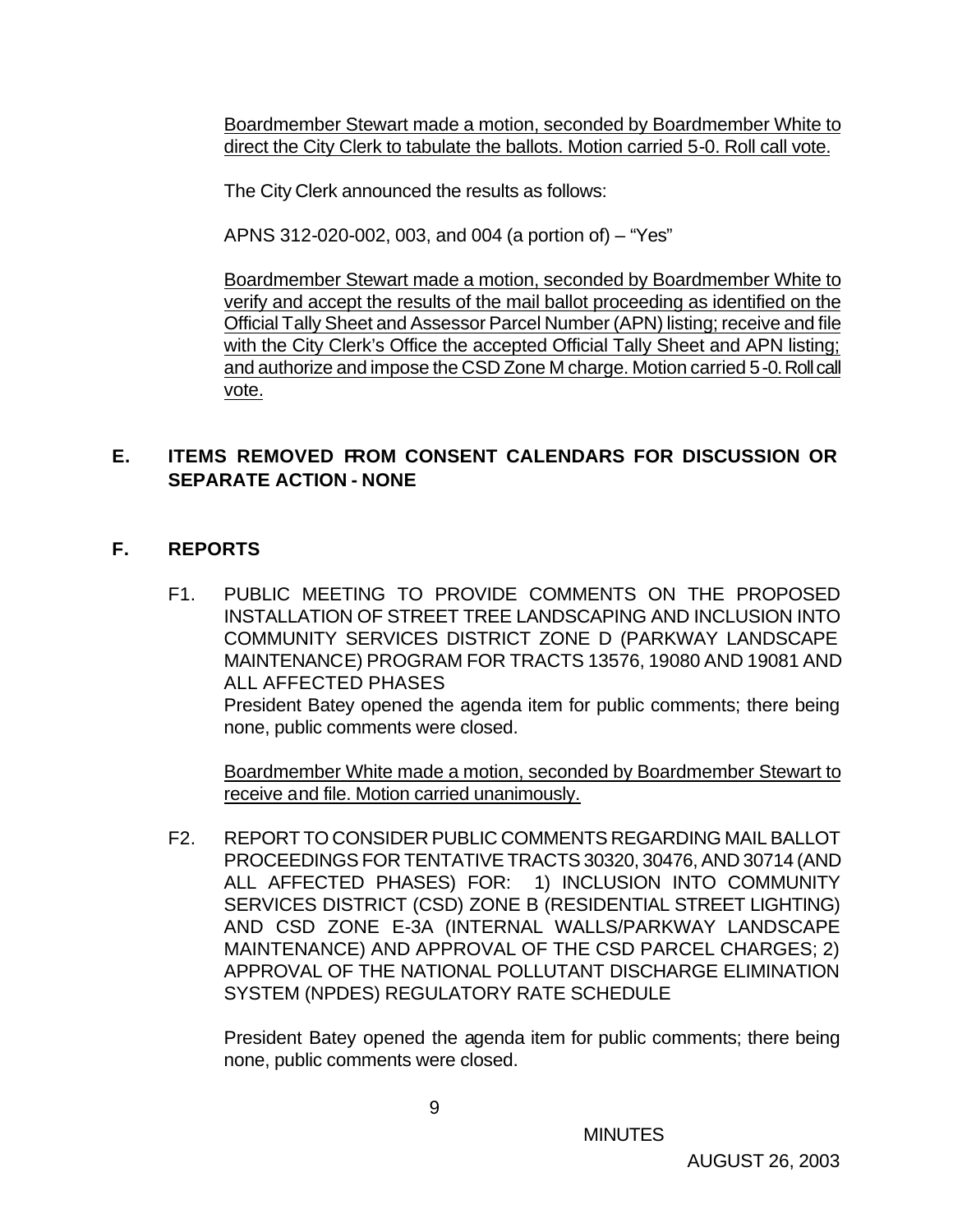Boardmember Stewart made a motion, seconded by Boardmember White to receive and file. Motion carried unanimously.

F3. RECOMMENDATIONS TO APPROVE BUDGET, ADOPT PLANS AND SPECIFICATIONS AND AWARD AGREEMENT FOR THE CONSTRUCTION MANAGEMENT SERVICES FOR THE RECREATION AND CONFERENCE **CENTER** 

President Batey opened the agenda item for public comments, which were received from Ray Hosman and Pete Bleckert.

Boardmember White made a motion, seconded by Vice-President West to approve the budget for the construction of the Recreation and Conference Center (\$10,557,000) and the onsite improvements to the Civic Center site (\$411,000) with a combined not-to-exceed amount of \$10,968,000; adopt the plans and specifications that are on file with the office of Parks and Recreation; authorize staff to proceed with the construction of Phase I and Phase II of the project and the improvements for the Civic Center site; award the Agreement for Consultant Services for the subject project to C.W. Driver, 468 N. Rosemead Boulevard, Pasadena, Ca 91107; authorize the Mayor to execute an Agreement for Consultant Services Agreement between the Moreno Valley Community Services District and the above-mentioned consultant; authorize the Finance Director to issue a purchase order upon execution of the contract to the above mentioned consultant in an amount not to exceed \$879,876, which is included in the project cost; delegate the Executive Director to enter into contracts, award bids and issue change orders within the not-to-exceed budgeted amount for the construction; direct that any action taken **with respect to construction contracts** by the Executive Director be taken back to the Moreno Valley Community Services District Board of Directors for ratification at a future date; and direct the Executive Director to prepare documents relating to a Purchase Agreement and Lease Agreement for the Recreation and Conference Center between the City and the Redevelopment Agency, and between the Community Services District and Redevelopment Agency, respectively, for consideration at a future meeting by the City Council, Moreno Valley Community Services District Board of Directors and Community Redevelopment Agency Board of Directors, **as amended**. Motion carried 5-0. Roll call vote.

 $10<sup>10</sup>$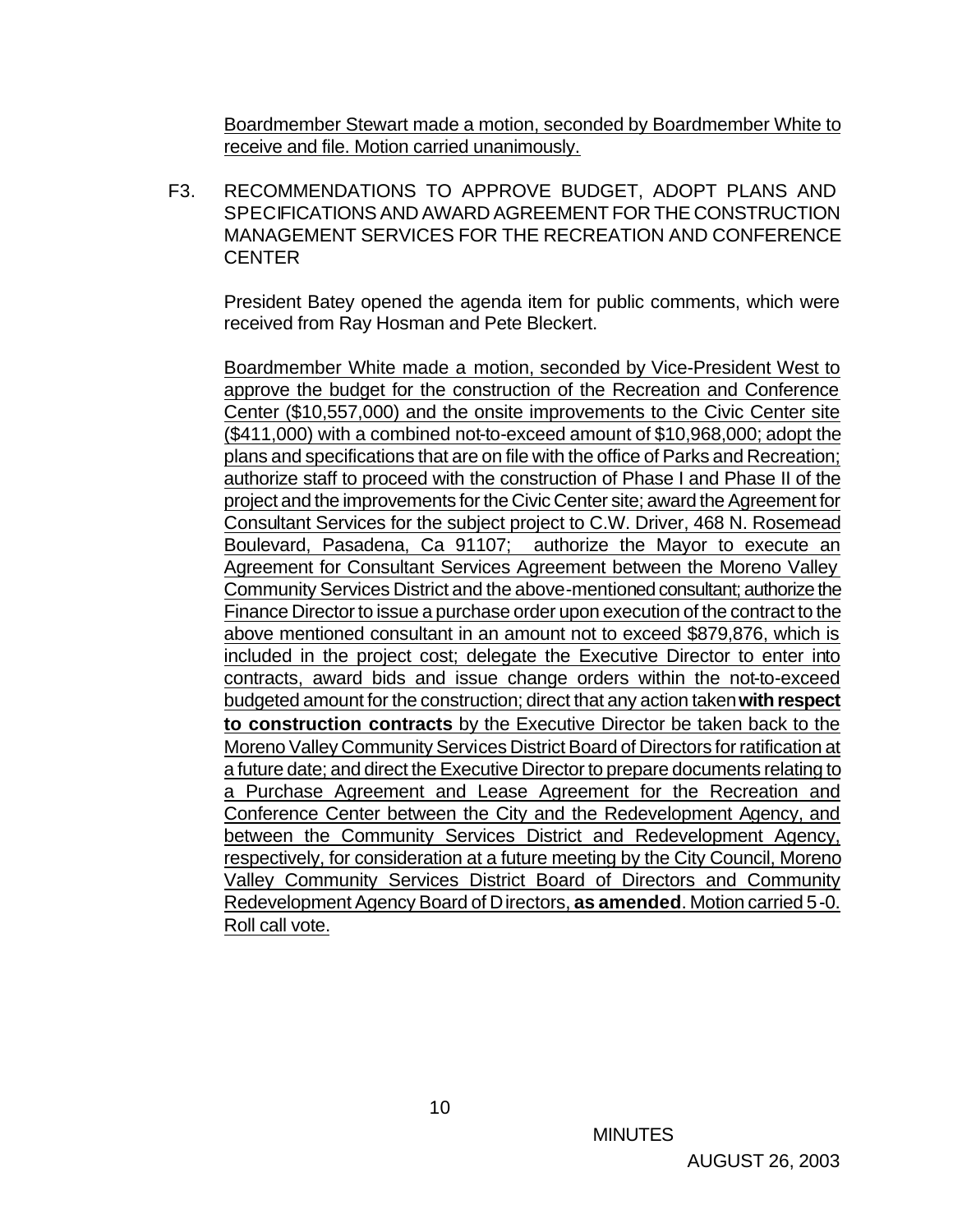F4. INTRODUCTION OF ORDINANCE NO. 635 REPEALING AND REENACTING CHAPTER 11.40 OF TITLE 11 OF THE CITY OF MORENO VALLEY MUNICIPAL CODE RELATING TO THE USE OF PARKS AND RECREATION FACILITIES; AND INTRODUCTION OF CSD ORDINANCE NO. 42 APPROVING THE USE OF PARKS AND RECREATION FACILITIES AND RESCINDING CERTAIN PRIOR ENACTMENTS

Mayor Batey opened the agenda item for public comments; there being none, public comments were closed.

Mayor Batey made a motion, seconded by Councilmember Stewart to continue the item to the Council meeting of September 9, 2003. Motion carried unanimously.

F5. LEGISLATIVE UPDATE

Mayor Batey opened the agenda item for public comments; there being none, public comments were closed.

Councilmember Stewart made a motion, seconded by Councilmember White to receive, file and ratify the Legislative Status Report. Motion carried unanimously.

F6. STATE BUDGET UPDATE

Mayor Batey opened the agenda item for public comments, which were received from Pete Bleckert.

City Manager Rogers and Finance Director Chapman provided the Council with a current update on the state's FY 03-04 budget, which was passed by the Legislature on July 30<sup>th</sup> and signed by the Governor on August 2<sup>nd</sup>.

F7. CITY MANAGER'S REPORT (Informational Oral Presentation – not for Council action)

City Manager Rogers gave a brief update on a meeting he and Mayor Pro Tem West attended last week along with three Public Utility Advisors to discuss the petition for rehearing filed with the PUC by several cities to examine a potentially flawed decision made by the PUC to charge exit fees to new customers and municipal utilities. The City had an opportunity to express its views. Last week, the PUC in closed session discussed preparation of their response. It is currently under review.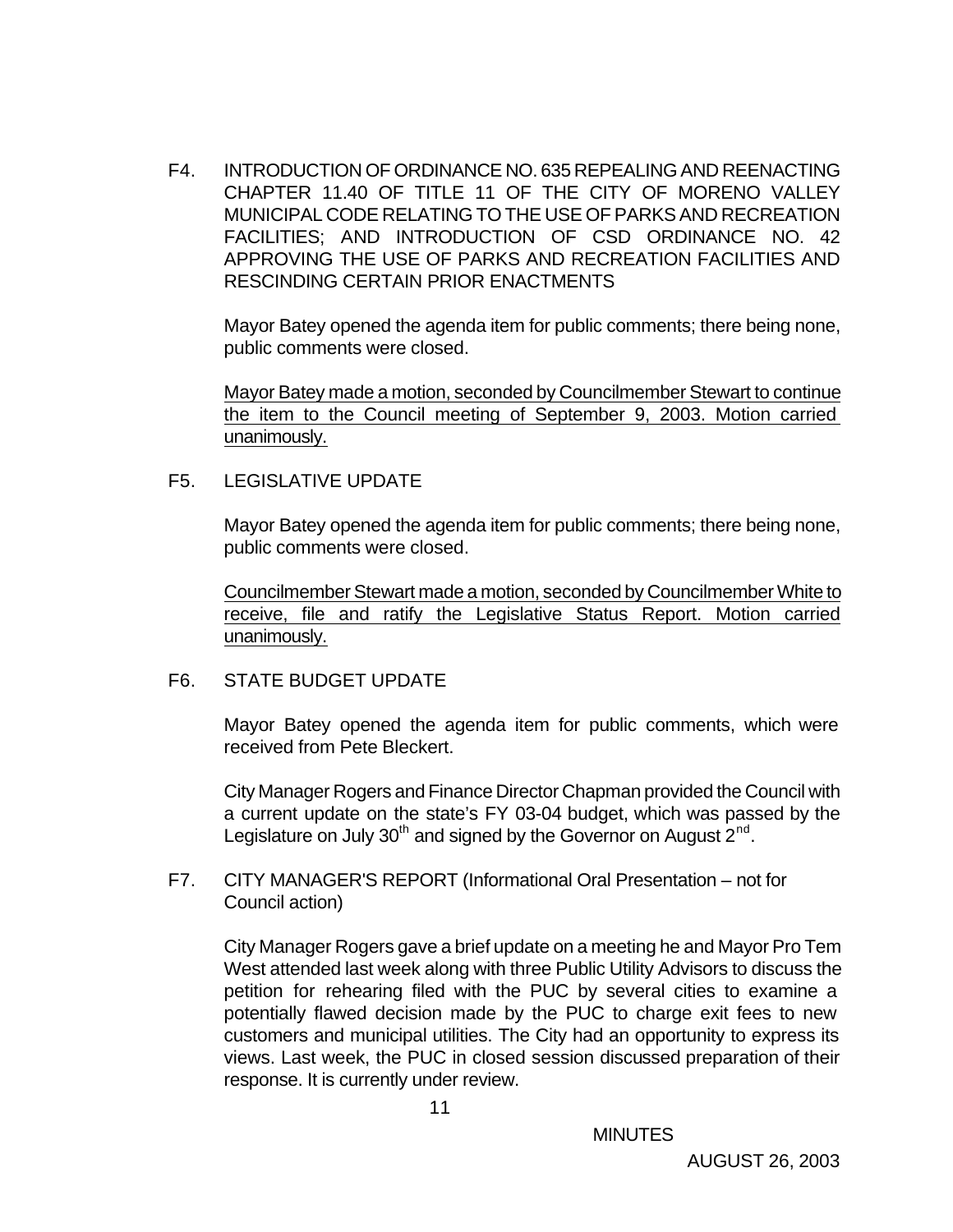## **G. LEGISLATIVE ACTIONS**

ORDINANCES - 1ST READING AND INTRODUCTION

G1. ORDINANCE NO. 630, AN ORDINANCE OF THE CITY COUNCIL OF THE CITY OF MORENO VALLEY, CALIFORNIA, AMENDING SECTION 12.36.010 OF THE CITY OF MORENO VALLEY MUNICIPAL CODE RELATING TO THE DESIGNATION OF TRUCK ROUTES

Mayor Batey opened the agenda item for public comments; there being none, public comments were closed.

Councilmember Flickinger made a motion, seconded by Mayor Batey to introduce Ordinance No. 630 amending Section 12.36.010 of Chapter 12.36 of Title 12 of the Municipal Code to include San Michele Road, Nandina Avenue, and Indian Street as designated "Truck Routes;" and eliminate Heacock Street from Oleander Avenue to Nandina Avenue as a designated "Truck Route." Motion carried 5-0. Roll call vote.

#### Ordinance No. 630

An Ordinance of the City Council of the City of Moreno Valley, California, Amending Section 12.36.010 of the City of Moreno Valley Municipal Code Relating to the Designation of Truck Routes

ORDINANCES - 2ND READING AND ADOPTION

G2. CSD ORDINANCE NO. 41, AN ORDINANCE OF THE MORENO VALLEY COMMUNITY SERVICES DISTRICT OF THE CITY OF MORENO VALLEY, CALIFORNIA AUTHORIZING THE LEVY OF A SPECIAL TAX WITHIN CFD NO. 1 (RECEIVED FIRST READING AND INTRODUCTION JULY 8, 2003 ON A 4-1 VOTE, BATEY VOTING NO)

President Batey opened the agenda item for public comments; there being none, public comments were closed.

Boardmember White made a motion, seconded by Vice-President West to adopt Ordinance No. CSD 41. Motion carried 4-1, President Batey dissenting. Roll call vote.

Ordinance No. CSD 41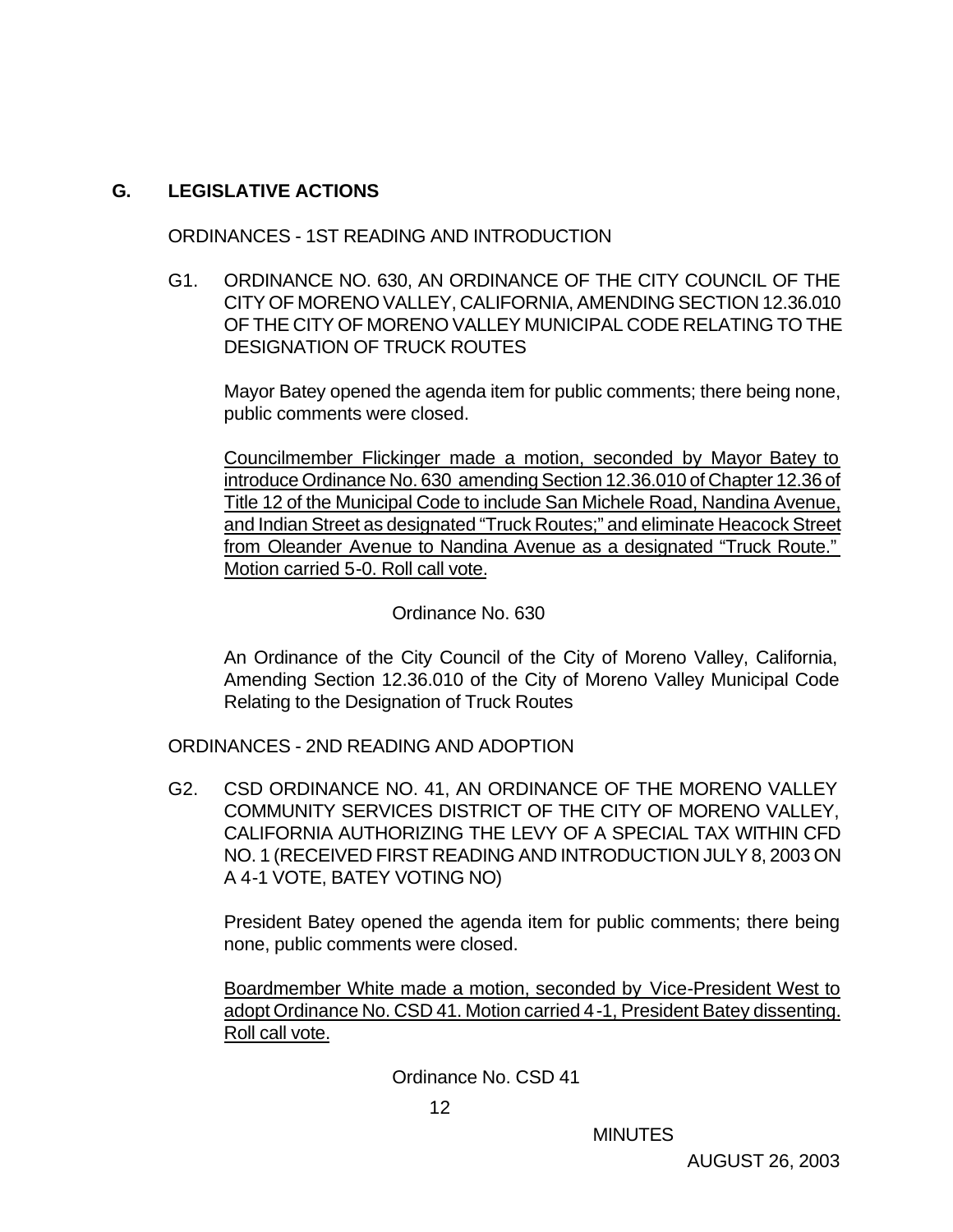An Ordinance of the Moreno Valley Community Services District of the City of Moreno Valley, California Authorizing the Levy of a Special Tax Within Community Facilities District No. 1

G3. ORDINANCE NO. 634, AMENDING TITLE 3 OF THE CITY OF MORENO VALLEY MUNICIPAL CODE BY ADDING CHAPTER 3.46, RELATING TO MUNICIPAL UTILITY AND DEDICATION REQUIREMENTS (RECEIVED FIRST READING AND INTRODUCTION JULY 8, 2003 ON A 5-0 VOTE)

Mayor Batey opened the agenda item for public comments; there being none, public comments were closed.

Councilmember White made a motion, seconded by Councilmember Flickinger to adopt Ordinance No. 634. Motion carried 5-0. Roll call vote.

Ordinance No. 634

An Ordinance of the City Council of the City of Moreno Valley, California, Amending Title 3 of the City of Moreno Valley Municipal Code by Adding Chapter 3.46, Relating to Municipal Utility and Dedication Requirements

ORDINANCES - URGENCY ORDINANCES – NONE

RESOLUTIONS – NONE

PUBLIC COMMENTS **ON ANY SUBJECT NOT ON THE AGENDA** UNDER THE JURISDICTION OF THE CITY COUNCIL ARE AS FOLLOWS:

Ray Hosman – Address matter of record

- 1) Thanked the Public Works Dept. on behalf of a fellow citizen for removal of tree
- 2) Proposed Conference Center

Pete Bleckert – Address matter of record

- 1) Prior residence
- 2) Equestrian Center

#### Daryl Terrell – Address matter of record

1) Cooperation between neighboring cities

#### Sylvia Lukashevsky – 12405 Elf-Owl Lane

- 1) Taxes on Seniors
- 2) False arrest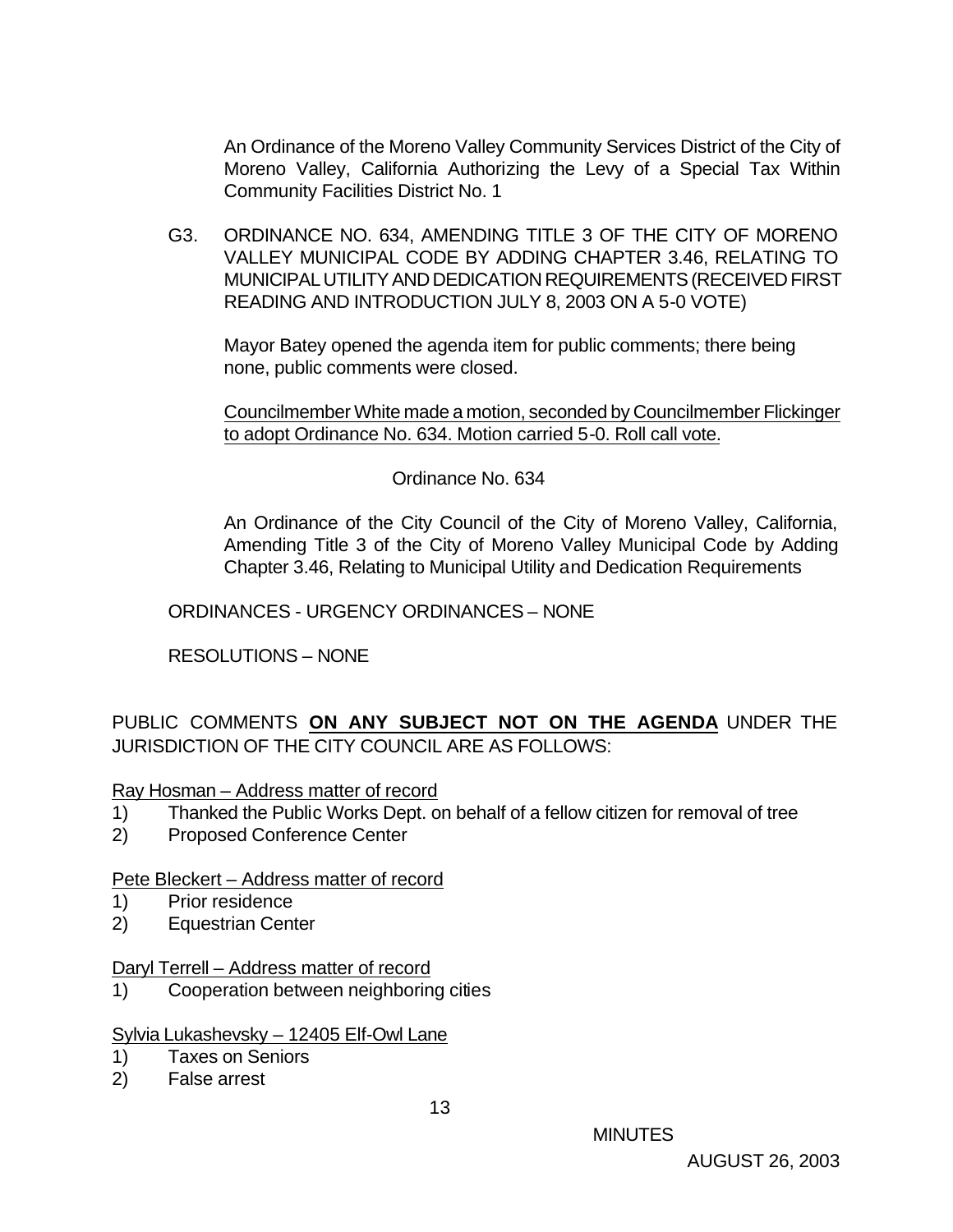# **CLOSING COMMENTS AND/OR REPORTS OF THE CITY COUNCIL, COMMUNITY SERVICES DISTRICT, OR COMMUNITY REDEVELOPMENT AGENCY**

#### Mayor Batey

- 1) Stated he feels the City needs the Recreation and Conference Center and the Library to serve the citizens, and the Council is still dedicated to making necessary improvements in the Edgemont area
- 2) Has spoken with the Mayor of Riverside regarding sales tax going to Riverside and not Moreno Valley

## Councilmember Flickinger

- 1) Stated the Recreation and Conference Center operating costs will be covered by the debt service payments from the Redevelopment Agency for the next 20 years
- 2) Moreno Valley homeowners and taxpayers have voluntarily turned vacant land into the Equestrian Center and feels the City needs to provide the lighting at the Center
- 3) Thanked Ray Hosman for his comments regarding the Public Works Department
- 4) Stated she does not feel superior to anyone regarding living standards
- 5) Tax sharing with Riverside is a good idea but not likely

## Councilmember White

- 1) Agrees with Councilmember Flickinger and Mayor Batey's comments
- 2) Feels comments on deficit are not accurate

## Councilmember Stewart

- 1) Stated that lawsuit filed against MJPA was settled, and groundbreaking for new construction will be in September
- 2) City has had many amenities added over the years
- 3) Electric utility is not replacing SCE will only apply to buildings that are not currently in existence or not currently built – new developments
- 4) Requested information on the groundbreaking for the commuter lane on the 60
- 5) Observed recent fires in Moreno Valley commended the joint effort by the City, County, Riverside and CDF
- 6) Asked Chief DiYorio to make announcement regarding "CLEC"  $1^{\mathrm{st}}$  place award given to MVPD

# **CLOSED SESSION – NONE**